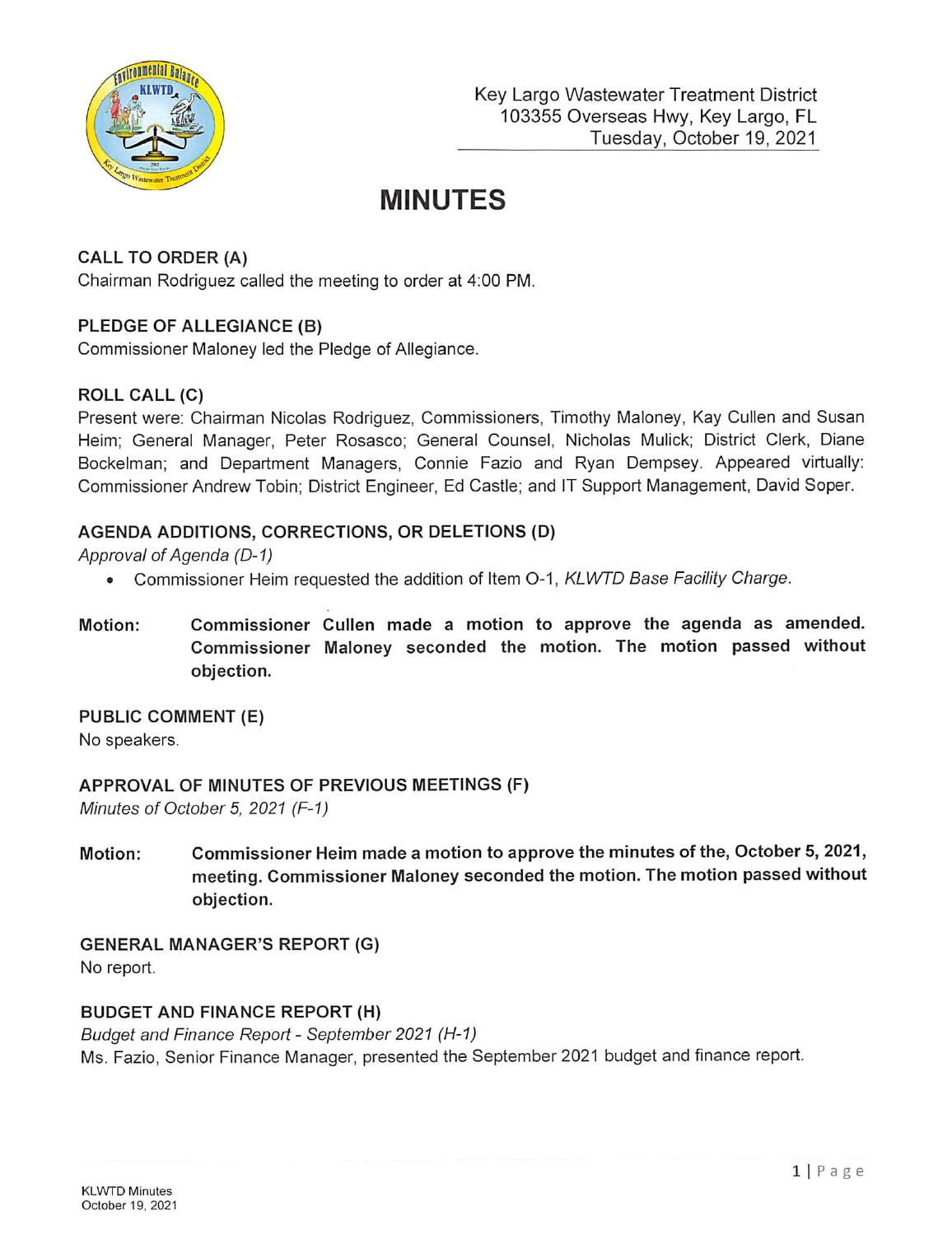## IT Report {!)

IT Report - September 2021 (1-1) Mr. Soper presented the September 2021 IT report.

# ADMIN AND CUSTOMER SERVICE REPORT (J)

Customer Service Report - September 2021 (J-1) Ms. Bockelman presented the September 2021 customer service report.

## OPERATIONS REPORT (K)

September 2021 Operations Report (K-1)

Mr. Ryan Dempsey, Plant Operations Manager and Facilities Manager, presented the plant operations report and maintenance report. The field operations report will be presented at the next meeting.

## CONSTRUCTION REPORT (L)

Construction Project Report (L-1) Mr. Castle presented the construction projects report for the period between, September 15, 2021, and October 12, 2021.

ENGINEER'S REPORT (M)

No report.

LEGAL REPORT (N)

No report.

## COMMISSIONERS' ITEMS (O)

#### KLWTD Base Facility Charge (0-1)

Commissioner Heim opened a discussion about increasing the base charge discount for customers receiving the Florida Keys Aqueduct Authority's Senior Citizen / Disabled American Veterans discount from 50% to 100%. Staff will submit a report of the financial impact on the next agenda.

ROUNDTABLE DISCUSSION (P) Unfinished Business (P-1)

## ADJOURNMENT (Q)

The Meeting was adjourned at 5:10 PM.

Nicolas Rodriguez, Chairman Diane Bockelman, Clerk